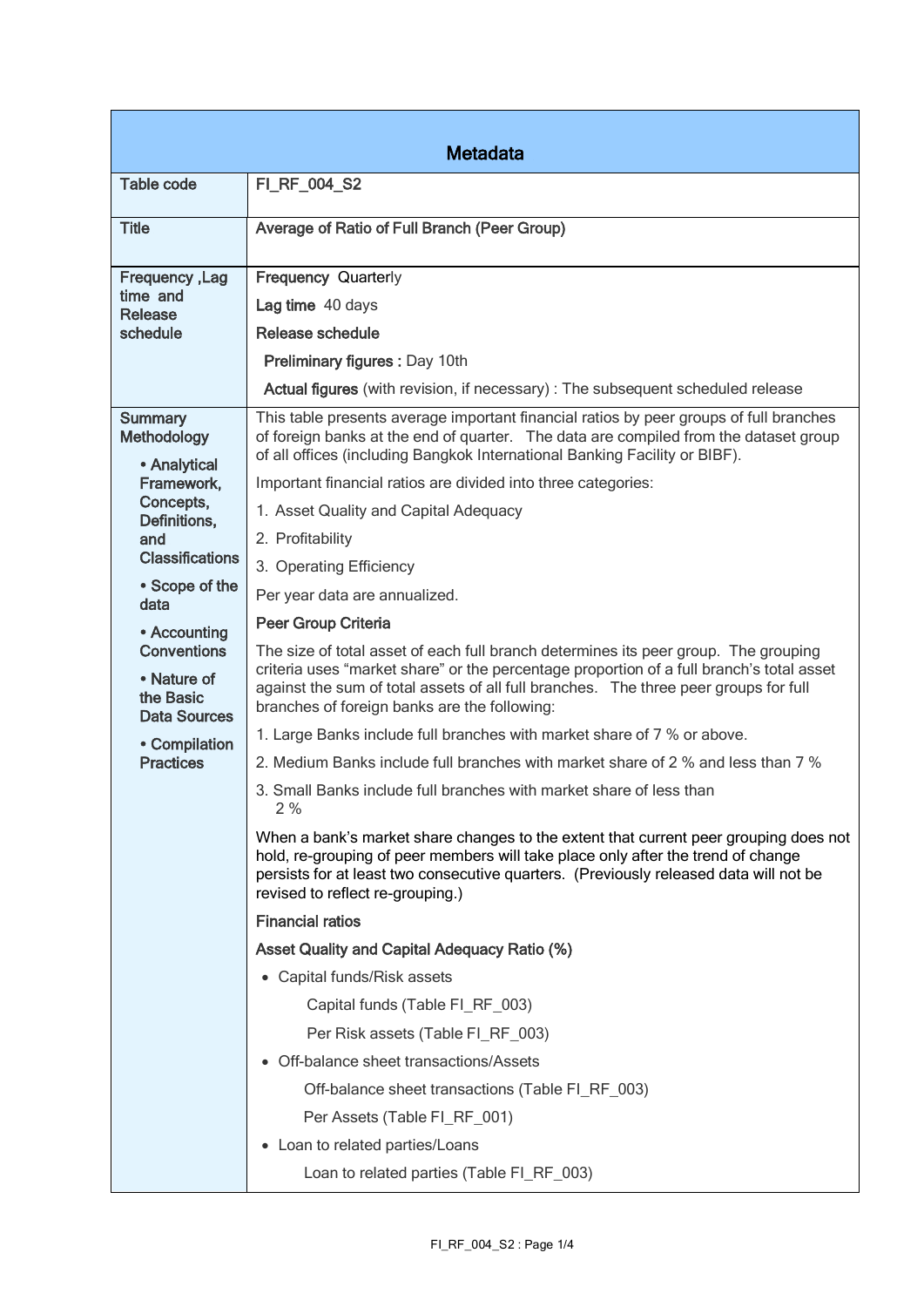| Per Loans (Table FI_RF_003)                                                                                                                                                                                                                                                    |
|--------------------------------------------------------------------------------------------------------------------------------------------------------------------------------------------------------------------------------------------------------------------------------|
| • Non - performing loan/Loans                                                                                                                                                                                                                                                  |
| Non - performing loan (NPL) (Table FI_RF_003)                                                                                                                                                                                                                                  |
| Per Loans (Table FI_RF_003)                                                                                                                                                                                                                                                    |
| • Actual allowance/Required allowance                                                                                                                                                                                                                                          |
| Actual allowance (Table FI_RF_003)                                                                                                                                                                                                                                             |
| Per Required allowance (Table FI_RF_003)                                                                                                                                                                                                                                       |
| • Problem assets/Assets plus allowance                                                                                                                                                                                                                                         |
| Problem assets (Table FI_RF_003)                                                                                                                                                                                                                                               |
| Per Assets plus allowance (Table FI_RF_003)                                                                                                                                                                                                                                    |
| • Loans/Deposits                                                                                                                                                                                                                                                               |
| Loans (Table FI_RF_003)                                                                                                                                                                                                                                                        |
| Per Deposits (Table FI_RF_001)                                                                                                                                                                                                                                                 |
| • Statutory Liquidity Ratio (SLR)                                                                                                                                                                                                                                              |
| Liquidity consists of deposits at Bank of Thailand, cash in vaults and cash<br>center, and unobligated securities.                                                                                                                                                             |
| Per Basis for calculating liquidity ratio, i.e. deposits plus foreign borrowing of<br>less than 1 year maturity, plus others as determined by Bank of Thailand.                                                                                                                |
| • Liquidity Coverage Ratio (LCR) From 2016 onwards, The BOT has changed<br>Liquidity Coverage Ratio: LCR Regulation                                                                                                                                                            |
| High-quality liquid assets: HQLA is assets with a high quality, have no obligation<br>and can be easily and quickly turn into cash without significant value losses in<br>severe liquidity stress period, such as cash, deposits or reserves at central bank<br>and securities |
| Per Net expected cash outflow over the next 30 days in severe liquidity stress<br>period. Further details check from link;<br>https://www.bot.or.th/Thai/FIPCS/Documents/FPG/2558/ThaiPDF/25580129.pdf<br>(available in Thai only)                                             |
| <b>Profitability Ratio (%)</b>                                                                                                                                                                                                                                                 |
| • Interest income /Average net assets (Per year)                                                                                                                                                                                                                               |
| Interest income (Table FI_RF_002_S2)                                                                                                                                                                                                                                           |
| Per Average net assets (net acceptances) (Table FI_RF_003)                                                                                                                                                                                                                     |
| • Interest expenses/Average net assets (Per year)                                                                                                                                                                                                                              |
| Interest expenses (Table FI_RF_002_S2)                                                                                                                                                                                                                                         |
| Per Average net assets (net acceptances) (Table FI_RF_003)                                                                                                                                                                                                                     |
| Net interest income/Average interest earning assets (Per year) (NIM)<br>٠                                                                                                                                                                                                      |
| Net interest income (Table FI_RF_002_S2)                                                                                                                                                                                                                                       |
| Per Average interest earning assets                                                                                                                                                                                                                                            |
| • Non - interest income/Average net assets (Per year)                                                                                                                                                                                                                          |
| Non - interest income (Table FI_RF_002_S2)                                                                                                                                                                                                                                     |
| Per Average net assets (net acceptances) (Table FI_RF_003)                                                                                                                                                                                                                     |
|                                                                                                                                                                                                                                                                                |
|                                                                                                                                                                                                                                                                                |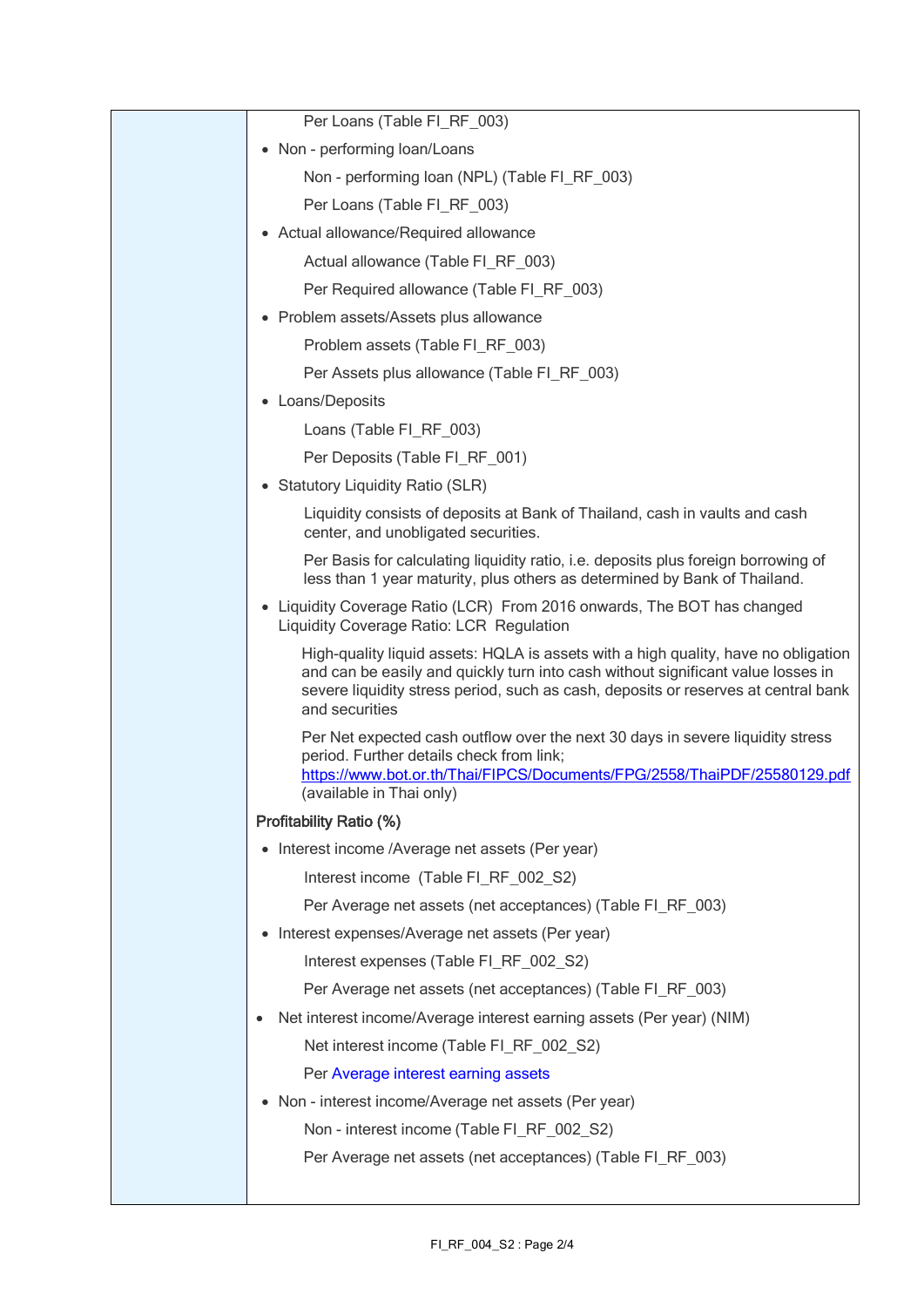| • Operating expenses/Average net assets (Per year)                                   |
|--------------------------------------------------------------------------------------|
| Operating expenses (Table FI_RF_002_S2)                                              |
| Per Average net assets (net acceptances) (Table FI_RF_003)                           |
| • Profit (loss) from operation/Average net assets (Per year)                         |
| Profit (loss) from operation (Table FI_RF_003)                                       |
| Per Average net assets (net acceptances) (Table FI_RF_003)                           |
| • Net profit (loss)/Average net assets (Per year) (ROA)                              |
| Net profit (loss) (Table FI_RF_002_S2)                                               |
| Per Average net assets (net acceptances) (Table FI_RF_003)                           |
| • Non-interest income/Total income                                                   |
| Non-interest income (Table FI_RF_002_S2)                                             |
| Per Total income (Table FI_RF_003)                                                   |
| • Gain (loss) on investments in securities/Non-interest income                       |
| Gains (losses) on investments in securities (Table FI_RF_002_S2)                     |
| Per Non-interest income (Table FI_RF_002_S2)                                         |
| • Gain (Loss) on foreign exchange/Non-interest income                                |
| Gains (Losses) on tradings and foreign exchange transactions (Table<br>FI_RF_002_S2) |
| Per Non-interest income (Table FI_RF_002_S2)                                         |
| • Fee and services income/Non-interest income                                        |
| Fee and services income (Table FI_RF_002_S2)                                         |
| Per Non-interest income (Table FI_RF_002_S2)                                         |
| • Salaries and employee benefits/Operating expenses                                  |
| Salaries and employee benefits (Table FI RF 002 S2)                                  |
| Per Operating expenses (Table FI RF 002 S2)                                          |
| • Operating expenses/Net interest income                                             |
| Operating expenses (Table FI_RF_002_S2)                                              |
| Per Net interest income (Table FI_RF_002_S2)                                         |
| <b>Efficiency Ratio (Millions of Baht)</b>                                           |
| • Average net assets/Number of bank's branches                                       |
| Average net assets (net acceptances) (Table FI_RF_003)                               |
| Per Number of bank's branches (Table FI_RF_003)                                      |
| • Average net assets/Number of bank's employees                                      |
| Average net assets (net acceptances) (Table FI_RF_003)                               |
| Per Number of bank's employees (Table FI_RF_002_S2)                                  |
| • Net profit (loss)/Number of bank's employees (Per year)                            |
| Net profit (loss) (Table FI_RF_002_S2)                                               |
| Per Number of bank's employees (Table FI_RF_002_S2)                                  |
|                                                                                      |
|                                                                                      |